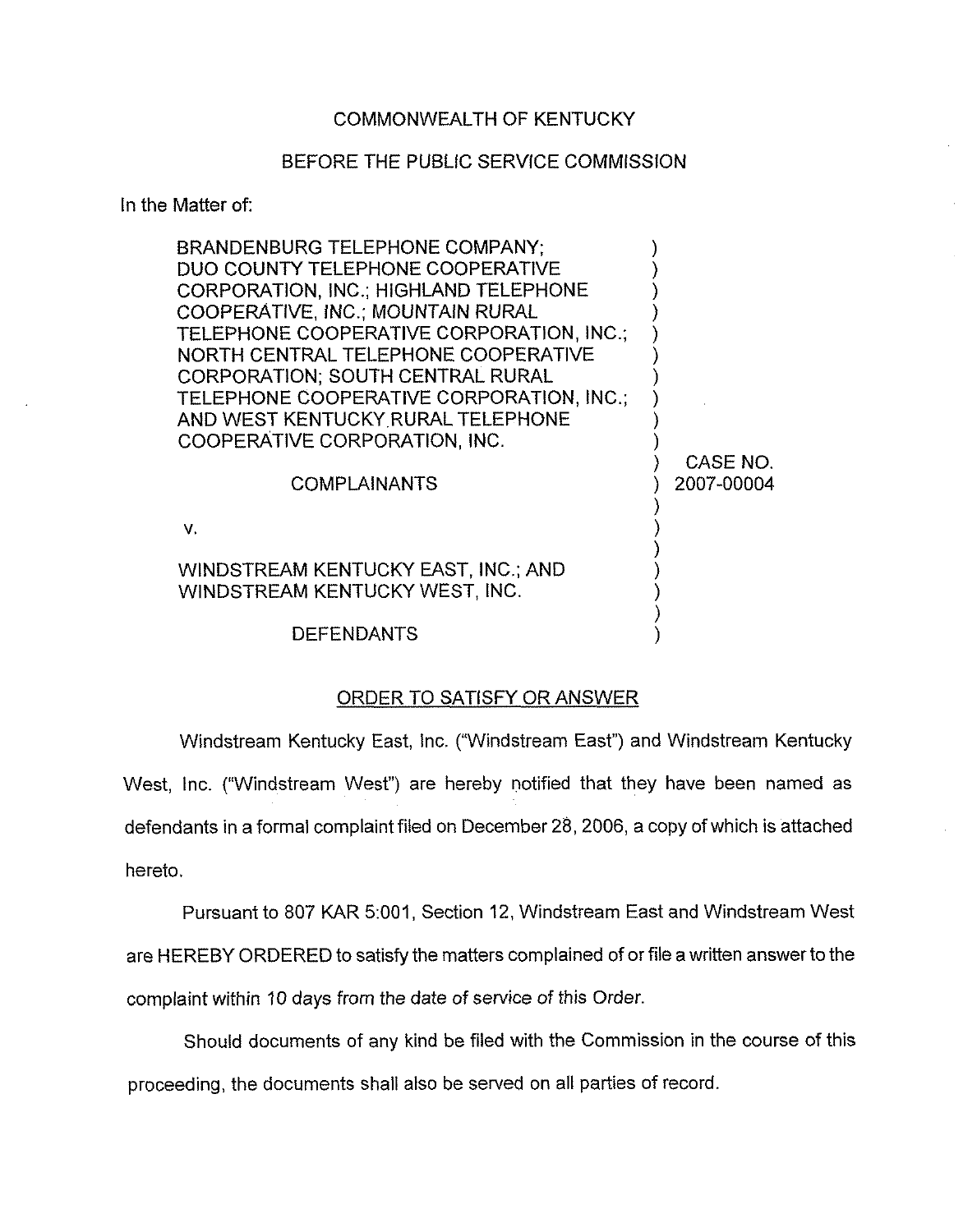Done at Frankfort, Kentucky, this 9th day of January, 2007.

By the Commission

 $\frac{1}{2}$ 

ATTEST:

Robert a. and for the

Case No. 2007-00004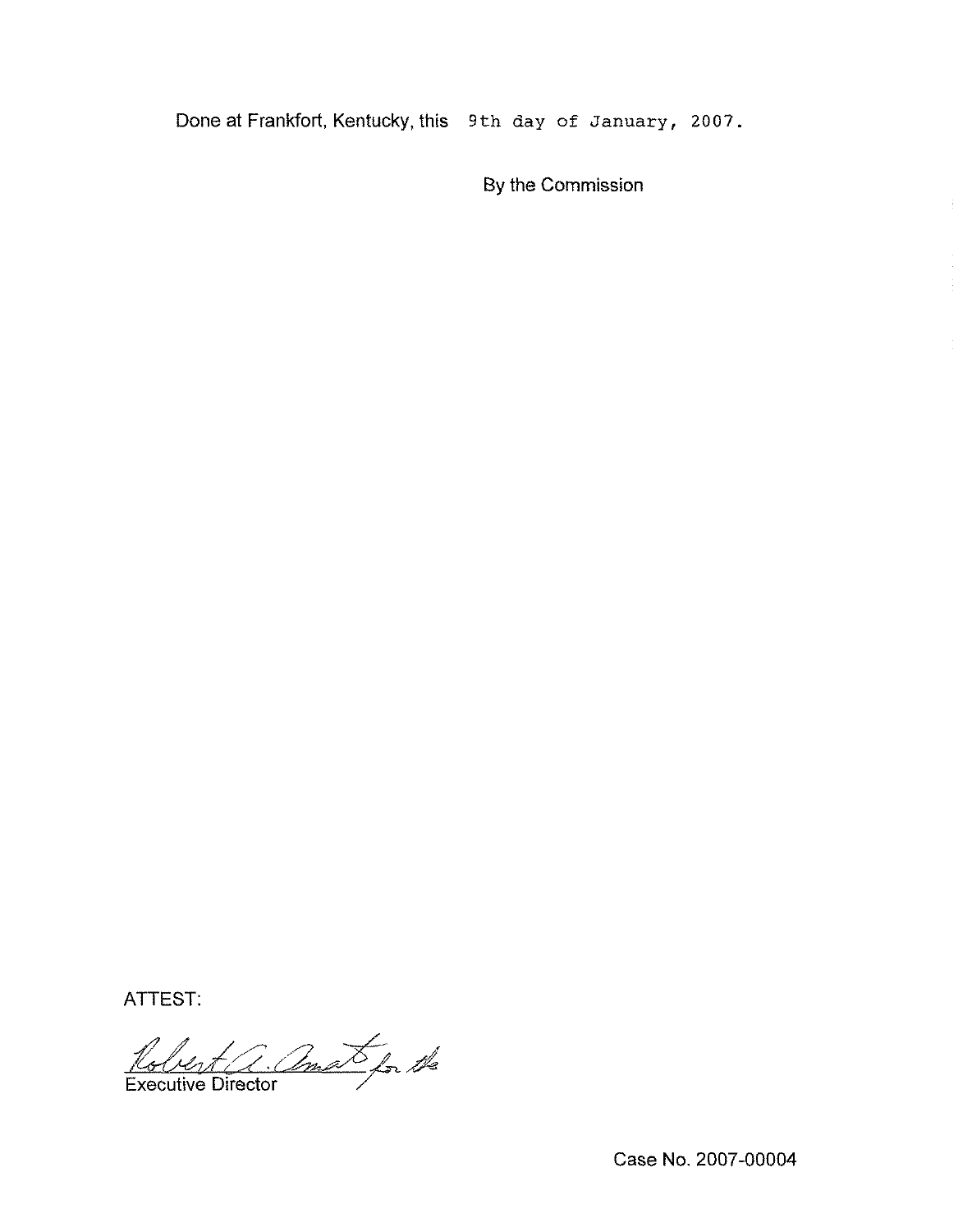# COMMONWEALTH OF KENTUCKY BEPORE THE PUBLIC SERVICE COMMISSION

) ) ) ) )

)

) ) ) ) ) )

) ) ) ) )

In the Matter of:

Brandenburg Telephone Company; Duo County Telephone Cooperative Corporation, Inc.; Highland Telephone Cooperative, Inc.; Mountain Rural Telephone Cooperative Corporation, Inc,; North Central Telephone Cooperative Corporation; South Central Rural Telephone Cooperative Corporation, Inc.; and West Kentucky Rural Telephone Cooperative Corporation, Inc.

**Complainants** 

 $\mathbf{v}$ .

Windstream Kentucky East, Inc.; Windstream Kentucky West, Inc.;

Defendants

 $JAN - 22007$ 

 $EFRL$  COUNCEL

**RECEIVED** 

DEC 282006 PUBLIC SERVICE COMMISSION

) Case No. 2006 - 200 0 0 1

# FORMAL COMPLAINT

Brandenburg Telephone Company ("Brandenburg"), Duo County Telephone Cooperative Corporation, Inc. ("Duo County"), Highland Telephone Cooperative, Inc. ("Highland"), Mountain Rural Telephone Cooperative Corporation, Inc. ("Mountain Rural" ), North Central Telephone Cooperative Corporation ("North Central" }, South Central Rural Telephone Cooperative Corporation, Inc. ("South Central" ), and West Kentucky Rural Telephone Cooperative Corporation, Inc. ("West Kentucky") (collectively, the "RLEC's"), by counsel, for their formal complaint against Windstrearn Kentucky East, Inc. ("Windstream East") and Windstream Kentucky West, Inc. ("Windstream West") (collectively, "Windstream"), pursuant to KRS 278.030, 278.040, 278.190,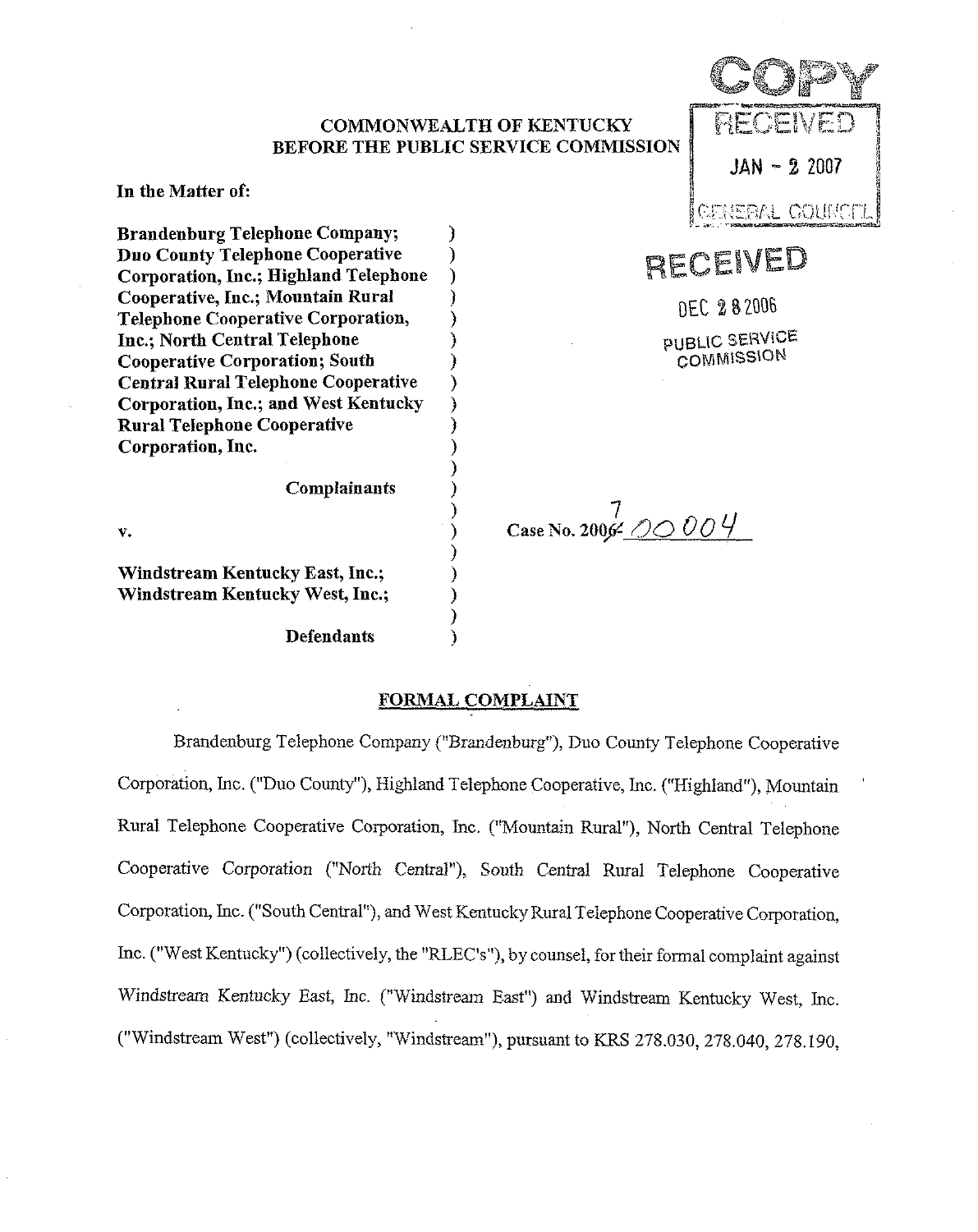278,260, 278,270, 278,280, 807 KAR 5:001 and 5:011, and the Communications Act of 1934, as amended by the Telecommunications Act of 1996, hereby state as follows.

1. The full names and addresses of the RLEC's are as follows.

a. The full name and address of Brandenburg is Brandenburg Telephone Company, 200 Telco Dr., P.O. Box 599, Brandenburg, Kentucky 40108. Brandenburg Telephone is a rural incumbent local exchange carrier authorized to provide telecommunications services in the Commonwealth of Kentucky. Brandenburg Telephone is a Kentucky corporation.

b. The full name and address of Duo County is Duo County Telephone Cooperative Corporation, Inc,, P.O. Box 80, 2150 N. Main Street, Jamestown KY 42629. Duo County is a rural incumbent local exchange carrier authorized to provide telecommunications services in the Commonwealth of Kentucky. Duo County is a Kentucky corporation.

c. The full name and address of Highland is Highland Telephone Cooperative, Inc., P.O. Box 119, Sunbright TN 27872. Highland is a rural incumbent local exchange carrier authorized to provide telecommunications service in the Commonwealth of Kentucky. Highland is a foreign corporation.

d. The full name and address of Mountain Rural is Mountain Rural Telephone Cooperative Corporation, Inc., 405 Main Street, P.O.Box 399,West Liberty KY 41472. Mountain Rural is a rural incumbent local exchange carrier authorized to provide telecommunications service in the Commonwealth of Kentucky. Mountain Rural is a Kentucky corporation.

e. The full name and address of North Central is North Central Telephone Cooperative Corporation, P.O. Box 70, 872 Highway 52 Bypass East, Lafayette TN 37083. North Central is a rural incumbent local exchange carrier authorized to provide telecommunications service in the Commonwealth of Kentucky. North Central is a foreign corporation.

 $\overline{2}$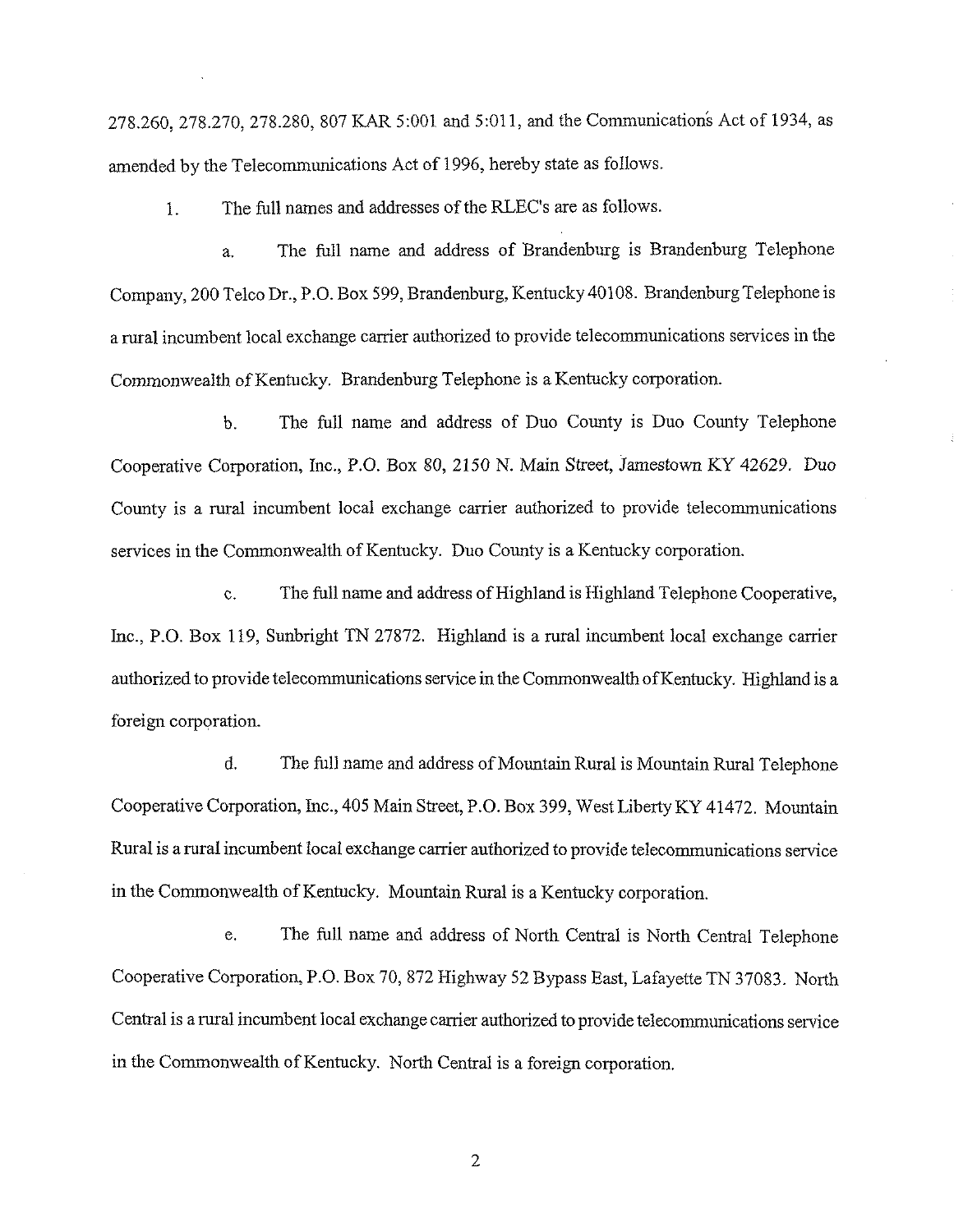f. The full name and address of South Central is South Central Rural Telephone Cooperative Corporation, Inc., 1399 Happy Valley Road, Glasgow KY 42141. South Central is a rural incumbent local exchange carrier authorized to provide telecommunications service in the Commonwealth of Kentucky. South Central is a Kentucky corporation.

g. The full name and address of West Kentucky is West Kentucky Rural Telephone Cooperative Corporation, Inc., P.O. Box 649, Mayfield KY 42066. West Kentucky is a rural incumbent local exchange carrier authorized to provide telecommunications service in the Commonwealth of Kentucky. West Kentucky is a Kentucky corporation.

2. The full names and addresses of Windstream is as follows.

a. The full name and address of Windstream East is Windstream Kentucky East, Inc., 130 West New Circle Rd., Suite 170, Lexington, KY 40505. Windstream East is an incumbent local exchange carrier authorized to provide telecommunications services in the Commonwealth of Kentucky. Windstream is a foreign corporation.

b. The full name and address of Windstream West is Windstream Kentucky West, Inc., 229 Lees Valley Rd., Shepherdsville, KY 40165. Windstream West is an incumbent local exchange carrier authorized to provide telecommunications services in the Commonwealth of Kentucky. Windstream is a foreign corporation.

3, The facts supporting this complaint are set forth more fully below; but briefly, this complaint concerns Windstream's procedurally deficient filing of an unfair, unjust, and unreasonable transit tariff that will have adverse effects upon the RLEC's and their end-user subscribers.

3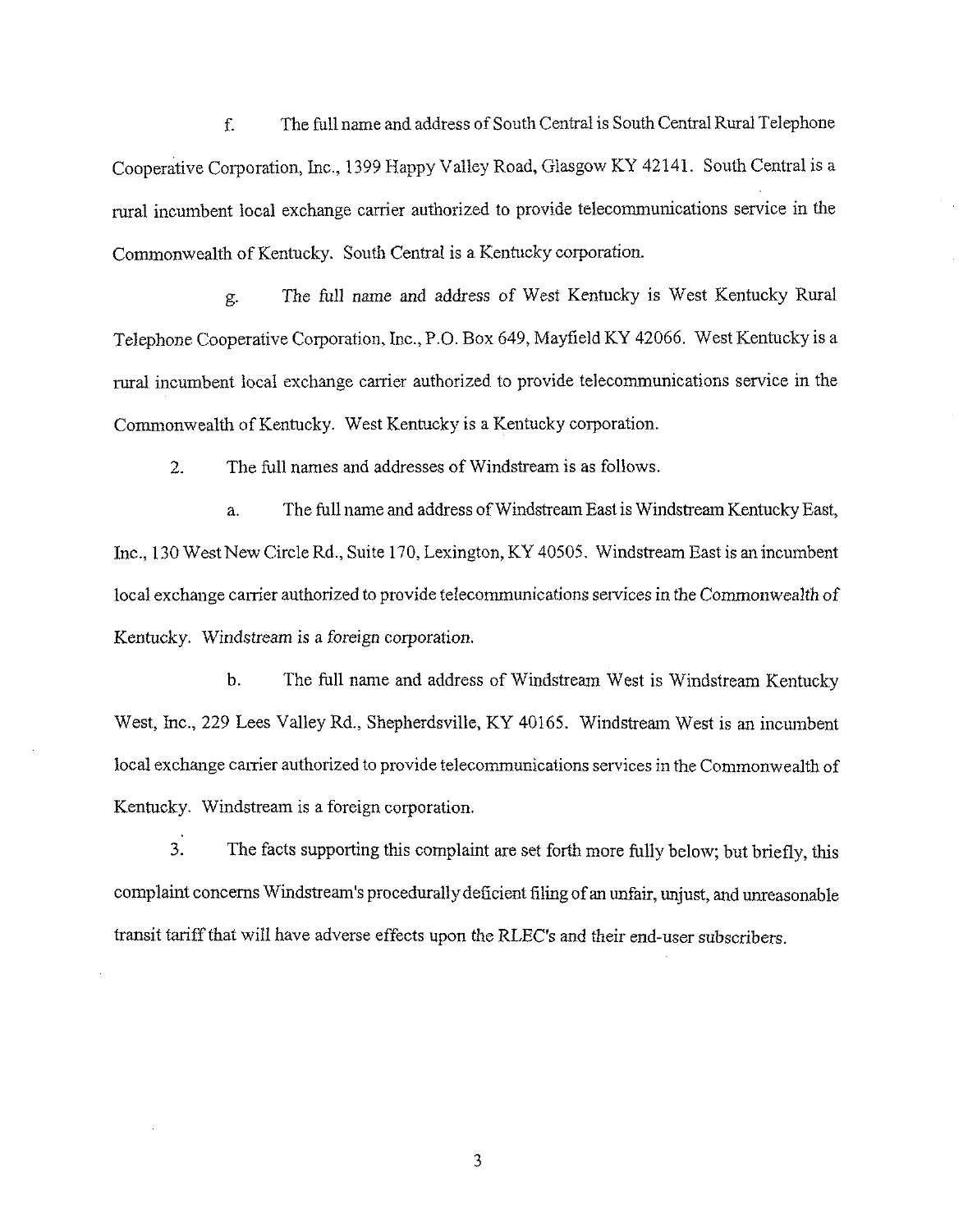### **APPLICABLE LAW**

4. Pursuant to KRS 278.040, the Public Service Commission of the Commonwealth of Kentucky ("Commission"} has jurisdiction "over the regulation of rates and service of utilities" within the Commonwealth. Id.

5. Pursuant to KRS 278.190(1),"[w]henever any utility files with the commission any schedule stating new rates, the commission may, upon its own motion, or upon complaint as provided in KRS 278.260, and upon reasonable notice, hold a hearing concerning the reasonableness of the new rates." Id.

 $6.$  Pursuant to KRS 278.190(2), the Commission may "at any time before the schedule becomes effective, suspend the operation of the schedule and defer the use of the rate, charge, classification, or service...." Id.

7. In order for any new rates to become effective, the party seeking to implement such rates must comply with 807 KAR 5:011 ("Tariffs"), which provides:

> Section 6. Change or Withdrawal of Rate Schedules Administrative Regulations.

 $\ddotsc$ 

(3) New tariffs stating changes in any provision of any effective tariff may be issued and put into effect by either of the two (2) following methods:

(a) By order of the commission upon formal application by the utility, and after hearing, as provided by Section 7 of this administrative regulation.

(b) By issuing and filing on at least twenty  $(20)$  days' to the commission and the public a complete new tariff (or revised sheet of an existing tariff) stating all the provisions and schedules proposed to become effective as provided by Sections 7 and 9 of this administrative regulation.

 $\overline{4}$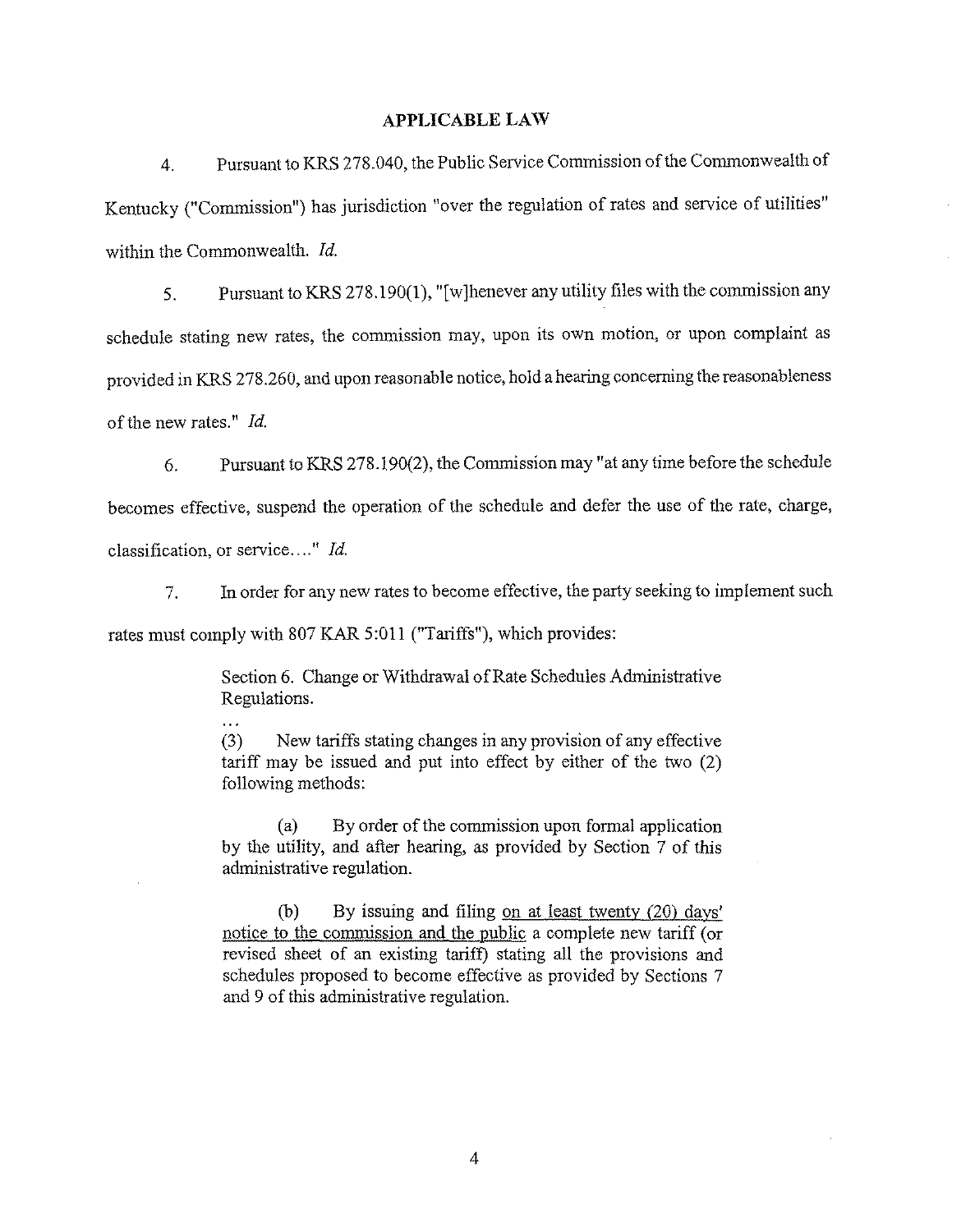Id. (emphasis added).<sup>1</sup>

807 KAR 5:011, Section 9(2), subsequently provides: 8.

> $\ldots$  the twenty (20) days' statutory notice to the commission will not commence to run and will not be computed until such information and notice is filed if the commission determines that there was a substantial omission, which was prejudicial to full consideration by the commission or to an intervenor.

Id.

9. In addition, 807 KAR 5:011, Section 3, identifies various matters of form pursuant to which carriers must file tariffs. Among these items is a requirement that the second and all subsequent pages of any tariff shall contain the "signature of the officer of the utility authorized to issue tariffs." Id.

10. Finally, KRS 278.260 (particularly when read in concert with KRS 278.190, above)

vests the Commission with jurisdiction over complaints claiming:

that any rate in which the complainant is directly interested is unreasonable or unjustly discriminatory, or that any regulation, measurement, practice or act affecting or relating to the service ofthe utility or any service in connection therewith is unreasonable, unsafe, insufficient or unjustly discriminatory....

Id.

# STATEMENT OF THE FACTS

11. On Friday, December 1, 2006, Windstream East issued and filed revisions to its general customer services tariff. A copy of that tariff revision is attached hereto as Exhibit 1. Upon information and belief, on the same day, Windstream West issued and filed revisions to its general

 $<sup>1</sup>$  The RLEC's note that Windstream appears to have filed the Tariffs as nonbasic services</sup> pursuant to KRS 278.544 (formerly part of HB337). Because transit traffic service is a carrier-tocarrier service, however, and not a nonbasic service as that term is defined in KRS 278.541, the new reduced-notice tariff filing provisions of KRS 278.544 are not applicable. Id. Accordingly, standard tariff filing notice provisions (as set forth above) apply to the Tariffs in question.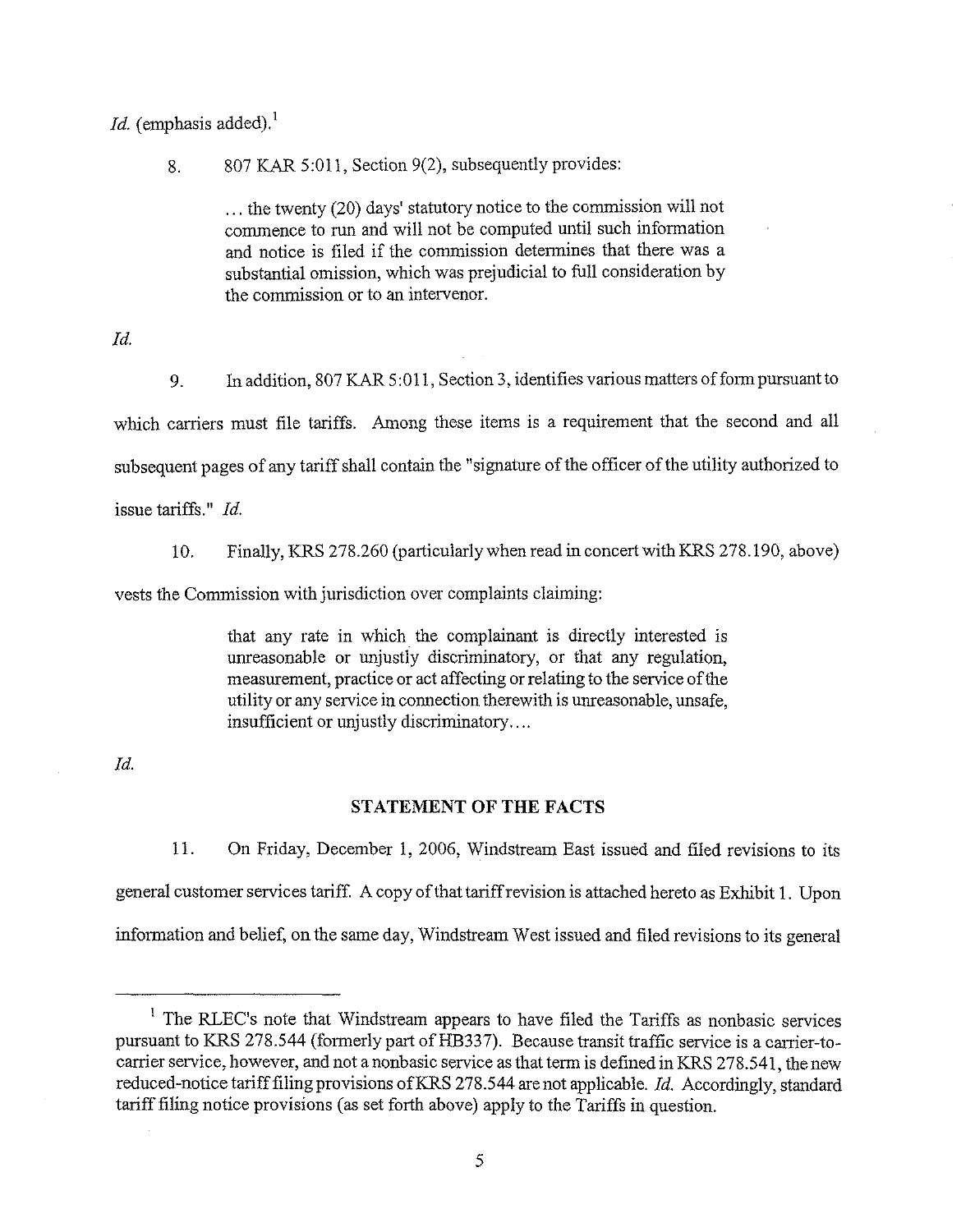customer services tariff in a form that is substantially similar to Exhibit 1, hereto. (Collectively, those tariffs will be referred to as the "Tariffs.")

12. Among other formal deficiencies with respect to the Tariffs, the Tariffs were not signed by a Windstream officer authorized to issue tariffs. The Tariffs, furthermore, inappropriately purported to become effective on December 1, 2006, the same day they were apparently issued and filed with the Commission.

13. The Tariffs purported to set forth terms and conditions for a service termed "Transit Traffic Service." (See Section S11.1 of Exhibit 1.) While the nature of this carrier service is vaguely described in Windstream's end-user tariff, it appears to relate to local traffic that Windstream receives from one carrier and terminates to another carrier.

14. The per minute of use charge imposed by Windstream for Tandem Transit Traffic Service is \$0.0030.

15. The per minute of use charge imposed by Windstream for End Office Transit Traffic Service is \$0.0045.

16. Windstream filed the Tariffs without providing any notice to the Commission, the RLEC's, or the public and without complying with applicable Kentucky law.

17. Moreover, the Transit Traffic Service tariffed by Windstream is unjust and unreasonable in that; (i) such services are not generally appropriate for a tariff filing, but rather should be negotiated between parties seeking and offering such services; (ii) even if such services are appropriately tariffed, Windstream has provided no cost support to justify the proposed rates; (iii) even if such services are appropriately tariffed, the service description and rate classifications are vague and ambiguous; (iv) even if such services are appropriately tariffed, the Tariffs appear to

6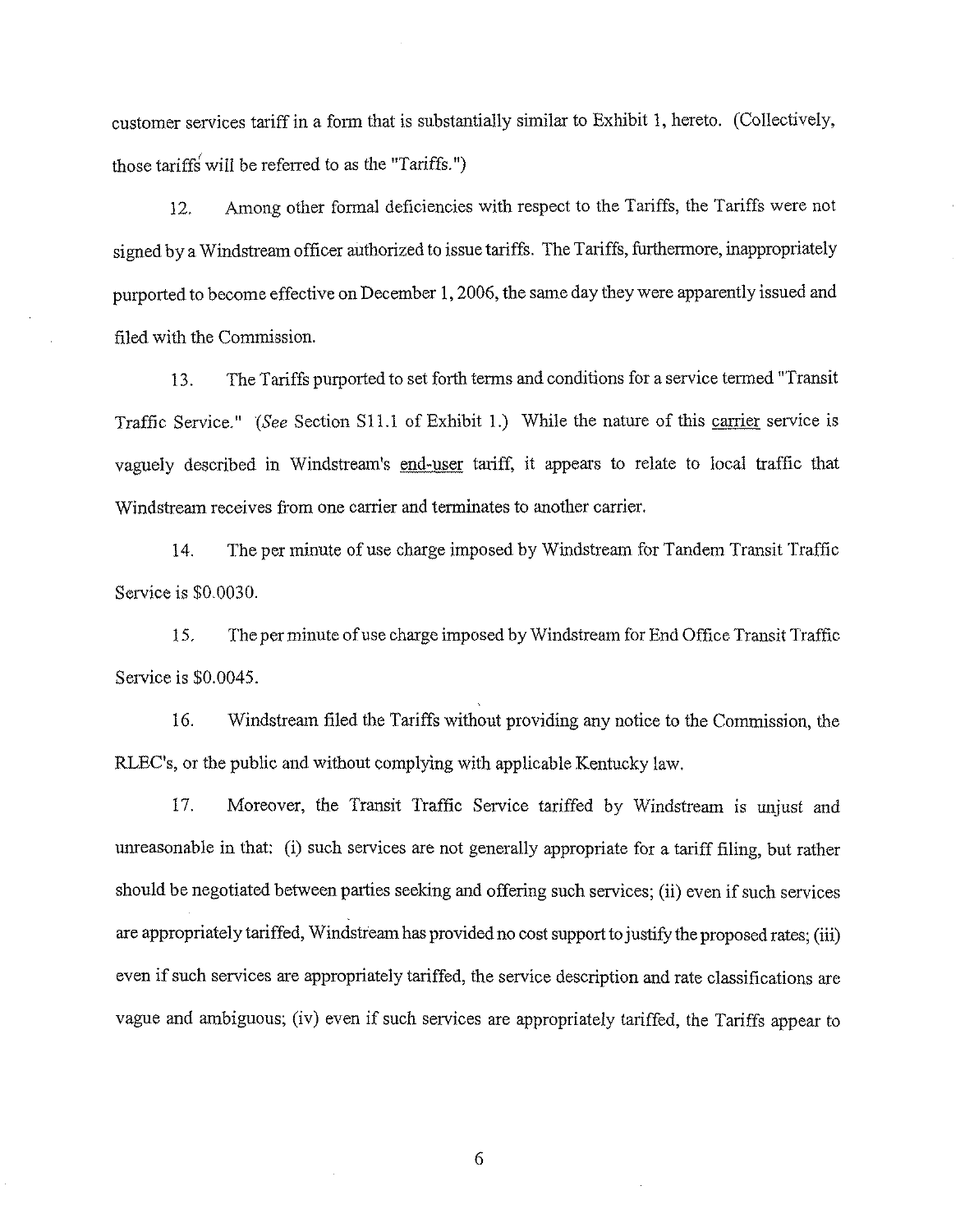permit Windstream to "double dip" on charges against the RLEC's; and (v) even if such services are appropriately tariffed, the proposed rates and terms are unnecessarily onerous upon the RLEC's.

18, Because the Tariffs apply, on their face, to the RLEC's, the RLEC's will suffer significant financial and operation injury if the Commission permits the Tariffs to become effective.

19. Windstream should not be permitted to establish the transit rights and obligations of other telecommunications carriers (such as the RLEC's) by fiat. The issue oftransit traffic service is a volatile and controversial topic in the telecommunications industry, and it follows that establishment of terms and conditions of carrier-to-carrier services such as this are more apropos to the contract negotiation process than simple tariff filing. Even iftariff filing were appropriate, the entities that would be affected by Windstream's unilateral actions should have the right to review and comment upon the legality and propriety of the proposed tariff provisions prior to the Tariffs becoming effective.

WHEREFORE, the RLEC's respectfully request that the Commission take the following actions.

1. Find that Windstream's Tariffs were not validly filed pursuant to applicable Kentucky law and reject the filing of the Tariffs;

 $\overline{2}$ . Order that carrier-to-carrier transit traffic arrangements shall be negotiated, formalized in an agreement, and filed for review and approval with the Commission; or, in the alternative;

3. Suspend Windstream's Tariffs, effective immediately, pursuant to KRS 278.190and 278.260, and conduct <sup>a</sup> hearing whether the proposed services and rates are fair, just, and reasonable within the meaning of KRS Chapter 278, and

 $\overline{\mathcal{I}}$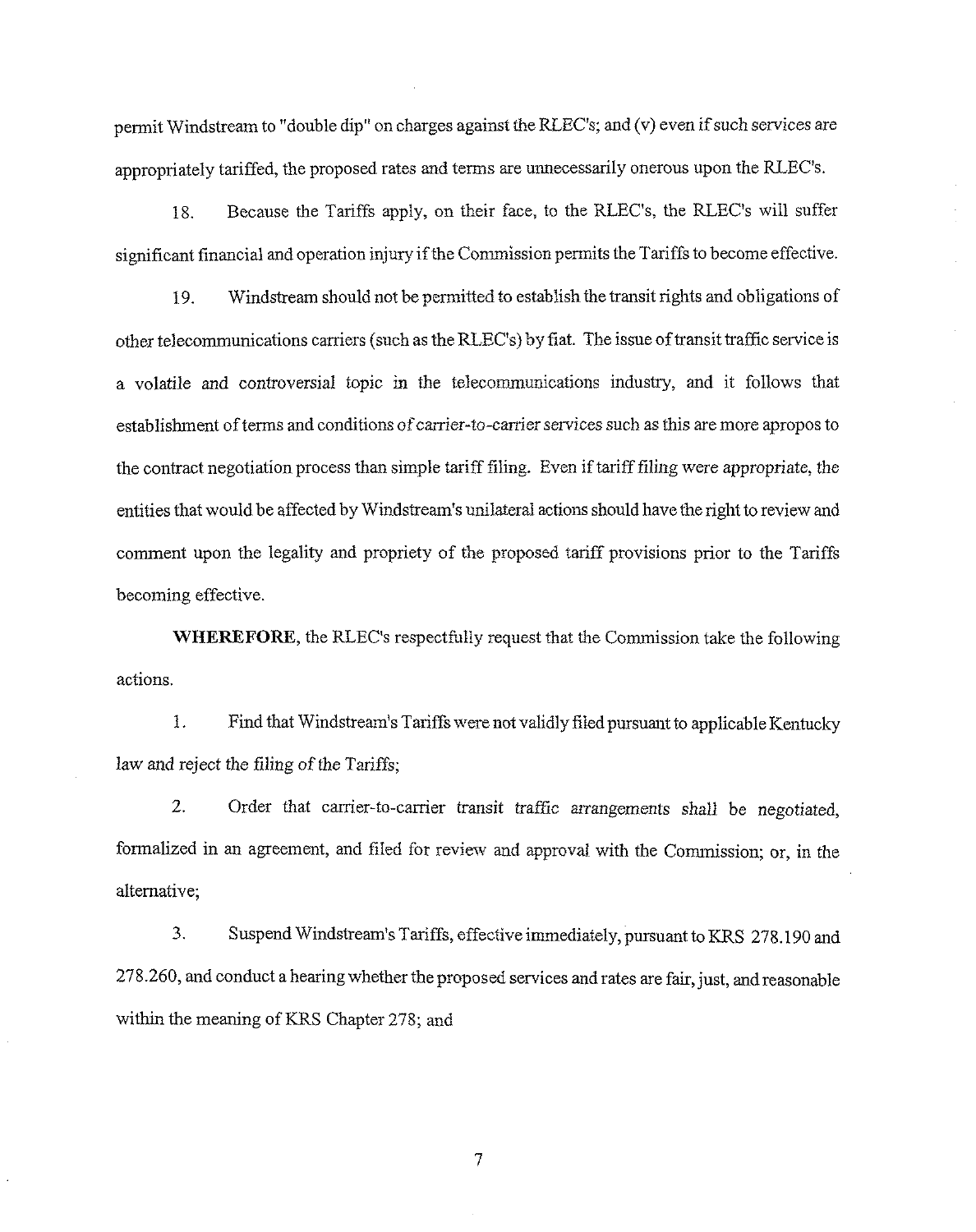4. Grant the RLEC's any and all other legal and equitable relief to which they may be

entitled.

Respectfully submitted,

ace\_

John E. Selent Edward T. Depp Holly C, Wallace DINSMORE & SHOHL LLP 1400 PNC Plaza 500 West Jefferson Street Louisville, Kentucky 40202 (502) 540-2300 (telephone) {502)585-2207 (facsimile)

# COUNSEL TO THE RLEC'S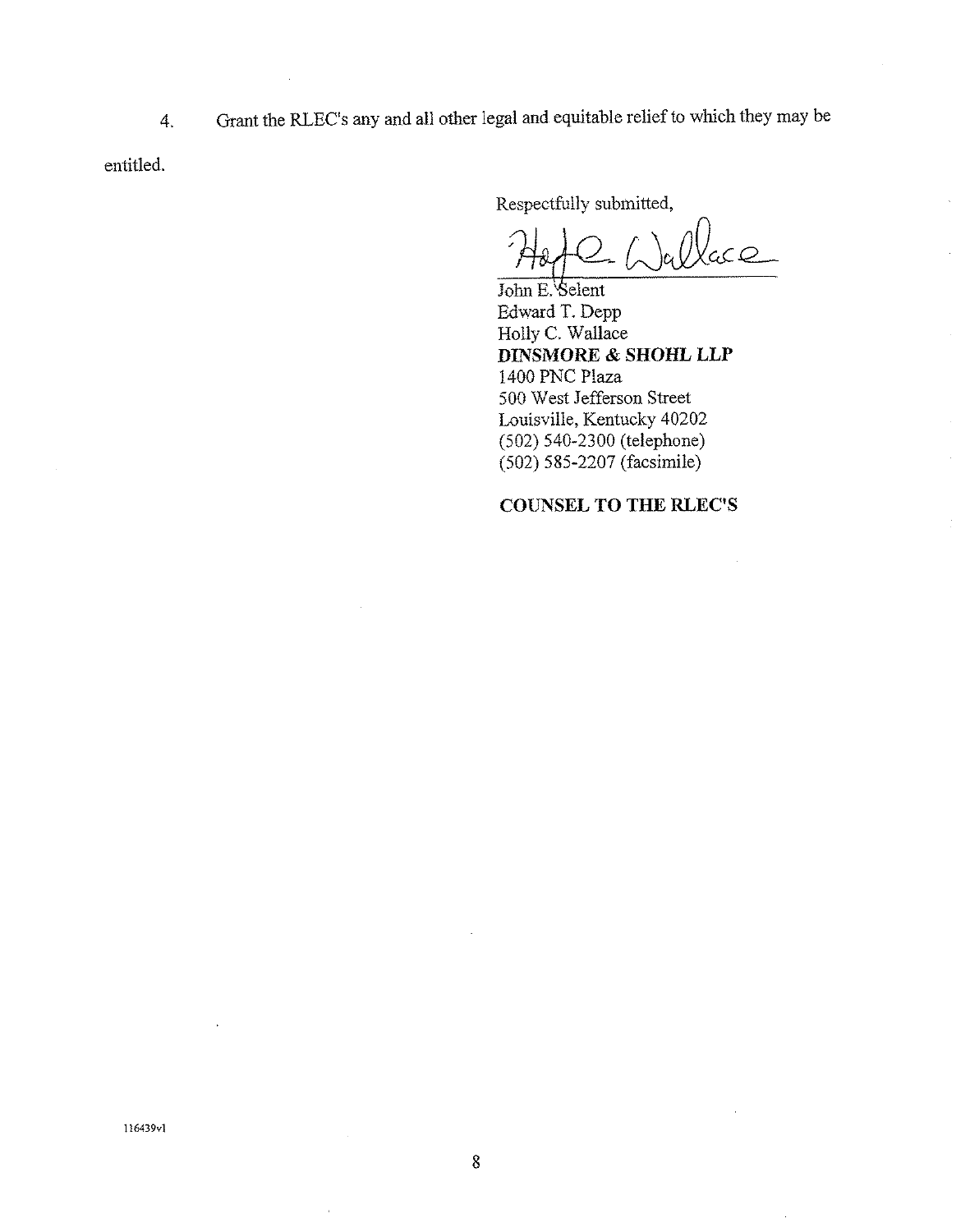$\mathcal{L}^{\text{max}}_{\text{max}}$  and  $\mathcal{L}^{\text{max}}_{\text{max}}$ 

 $\label{eq:2.1} \frac{1}{\sqrt{2}}\int_{\mathbb{R}^3}\frac{1}{\sqrt{2}}\left(\frac{1}{\sqrt{2}}\right)^2\frac{1}{\sqrt{2}}\left(\frac{1}{\sqrt{2}}\right)^2\frac{1}{\sqrt{2}}\left(\frac{1}{\sqrt{2}}\right)^2\frac{1}{\sqrt{2}}\left(\frac{1}{\sqrt{2}}\right)^2.$ 

 $\mathcal{A}^{\mathcal{A}}$ 

 $\label{eq:2.1} \frac{1}{\sqrt{2}}\int_{\mathbb{R}^3}\frac{1}{\sqrt{2}}\left(\frac{1}{\sqrt{2}}\right)^2\frac{1}{\sqrt{2}}\left(\frac{1}{\sqrt{2}}\right)^2\frac{1}{\sqrt{2}}\left(\frac{1}{\sqrt{2}}\right)^2\frac{1}{\sqrt{2}}\left(\frac{1}{\sqrt{2}}\right)^2.$ 

 $\mathcal{L}(\mathcal{L}(\mathcal{L}))$  . The contract of the contract of the contract of the contract of the contract of the contract of the contract of the contract of the contract of the contract of the contract of the contract of the co  $\label{eq:2.1} \frac{1}{\sqrt{2}}\int_{\mathbb{R}^3}\frac{1}{\sqrt{2}}\left(\frac{1}{\sqrt{2}}\right)^2\frac{1}{\sqrt{2}}\left(\frac{1}{\sqrt{2}}\right)^2\frac{1}{\sqrt{2}}\left(\frac{1}{\sqrt{2}}\right)^2\frac{1}{\sqrt{2}}\left(\frac{1}{\sqrt{2}}\right)^2\frac{1}{\sqrt{2}}\left(\frac{1}{\sqrt{2}}\right)^2\frac{1}{\sqrt{2}}\frac{1}{\sqrt{2}}\frac{1}{\sqrt{2}}\frac{1}{\sqrt{2}}\frac{1}{\sqrt{2}}\frac{1}{\sqrt{2}}$ 

 $\label{eq:2.1} \frac{1}{\sqrt{2}}\int_{\mathbb{R}^3}\frac{1}{\sqrt{2}}\left(\frac{1}{\sqrt{2}}\right)^2\frac{1}{\sqrt{2}}\left(\frac{1}{\sqrt{2}}\right)^2\frac{1}{\sqrt{2}}\left(\frac{1}{\sqrt{2}}\right)^2\frac{1}{\sqrt{2}}\left(\frac{1}{\sqrt{2}}\right)^2\frac{1}{\sqrt{2}}\left(\frac{1}{\sqrt{2}}\right)^2\frac{1}{\sqrt{2}}\frac{1}{\sqrt{2}}\frac{1}{\sqrt{2}}\frac{1}{\sqrt{2}}\frac{1}{\sqrt{2}}\frac{1}{\sqrt{2}}$  $\label{eq:2.1} \mathcal{L}(\mathcal{L}^{\text{max}}_{\mathcal{L}}(\mathcal{L}^{\text{max}}_{\mathcal{L}}),\mathcal{L}^{\text{max}}_{\mathcal{L}^{\text{max}}_{\mathcal{L}}})$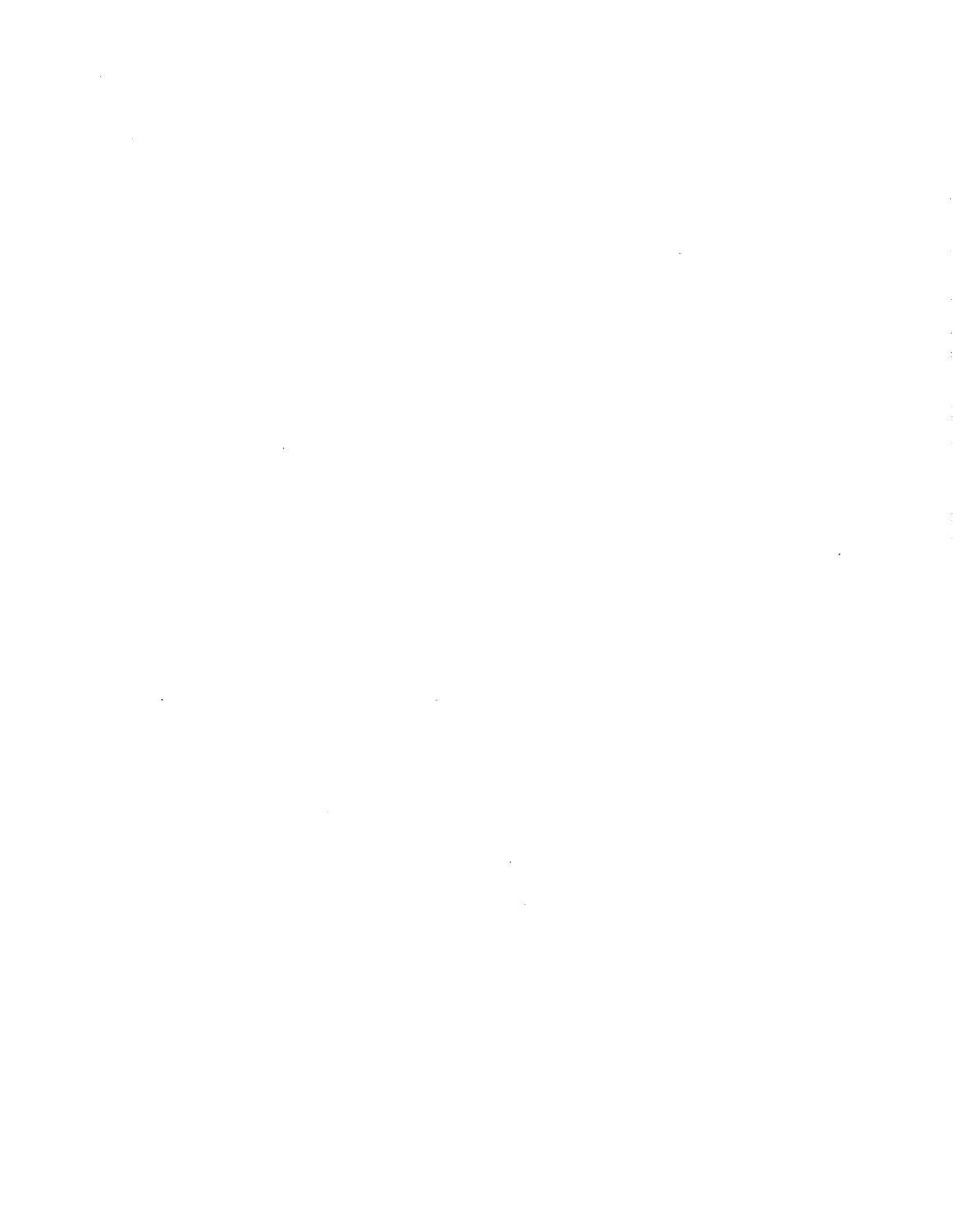# WINDSTREAM KENTUCKY EAST, INC. P.S.C. KY. No. 7

First Revised Index Page 9 Cancels Original Index Page 9

 $\hat{\boldsymbol{\theta}}$ 

## **ISSUED:** December 1, 2006<br>BY: Vice President Vice President Lexington, Kentucky

 $\bar{\star}$ 

 $\sim$ 

# EFFECTIVE: December ],<sup>2006</sup>

# INDEX

| <b>Subject</b>                             | Section          | Page |  |
|--------------------------------------------|------------------|------|--|
|                                            | S2               | 18   |  |
|                                            | S3               | 140  |  |
|                                            | S2               | 1    |  |
|                                            | S5               | 7    |  |
|                                            | S5               | 4    |  |
|                                            | S3               | 2    |  |
|                                            | S8               | 1    |  |
| Service and Facilities, Establishment and  |                  |      |  |
|                                            | S2               | 9    |  |
|                                            | S13              | 42   |  |
|                                            | S4               | 1    |  |
|                                            | S4               | ı    |  |
| Service, Credit Allowance for              |                  |      |  |
|                                            | S2               | 26   |  |
|                                            | S2               | 14   |  |
|                                            | S5               | 4    |  |
|                                            | S2               | 30   |  |
|                                            | S2               | 28   |  |
|                                            | S2               | 18   |  |
| Services for Enhanced Service Providers    |                  |      |  |
|                                            | S <sub>2</sub> 3 | ţ    |  |
|                                            | S27              | Ť    |  |
| Sharing and Resale of Basic Local Exchange |                  |      |  |
|                                            | S27              | 1    |  |
|                                            | S2               | 18   |  |
|                                            | S5               | 7    |  |
|                                            | S2               | 35   |  |
|                                            | S5               | 2    |  |
|                                            | S5               | 6    |  |
|                                            | S110             | 133  |  |
|                                            | Preface          | 2    |  |
|                                            |                  |      |  |
|                                            | S2               | 27   |  |
|                                            | S2               | 27   |  |
|                                            | S2               | 7    |  |
|                                            | S <sub>13</sub>  | 32   |  |
|                                            | S11              | ì    |  |
|                                            | S8               | 1    |  |
|                                            | S2               | 16   |  |
|                                            | S2               | 16   |  |
|                                            | S5               | 4    |  |
|                                            | S3               | 150  |  |
|                                            | S <sub>2</sub>   | 19   |  |

 $(N)$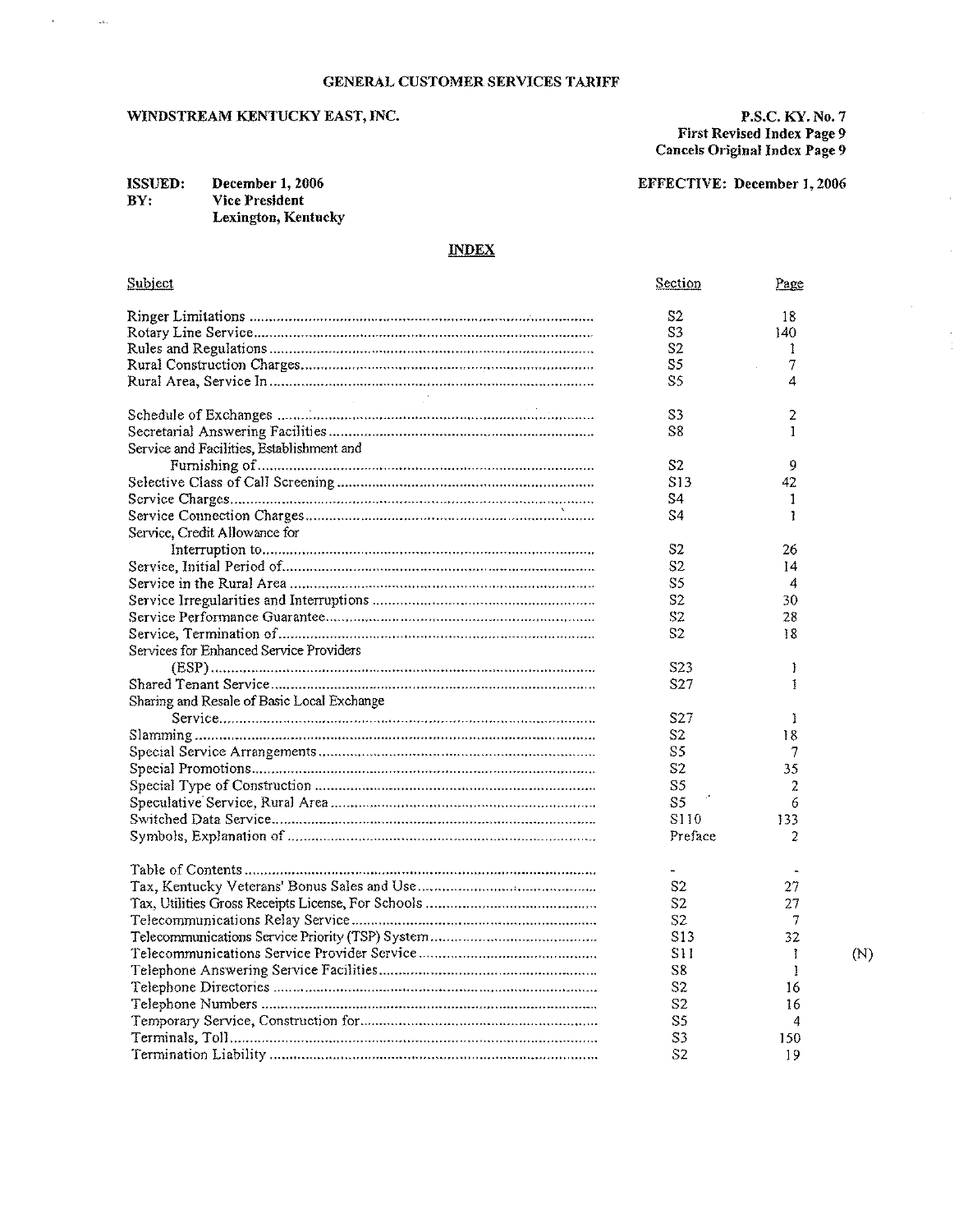# WINDSTREAM KENTUCKY EAST, INC. P.S.C. KY. No. 7

 $\ddot{\phantom{a}}$ 

First Revised Index Page 10 Cancels Original Index Page 10

# EFFECTIVE: December I, 2006

 $\sim$ 

| <b>ISSUED:</b> | <b>December 1, 2006</b> |
|----------------|-------------------------|
| BY:            | Vice President          |
|                | Lexington, Kentuck      |

 $\bar{1}$ 

 $\bar{\rm{a}}$ 

# INDEX

| <u>Subject</u>                                               | Section                 | <u>Page</u> |          |
|--------------------------------------------------------------|-------------------------|-------------|----------|
|                                                              | S <sub>2</sub>          | 18          |          |
|                                                              | SI                      | 1           |          |
|                                                              | S13                     | 16          |          |
|                                                              | S13                     | 16          |          |
|                                                              | S3                      | 150         |          |
|                                                              | S <sub>2</sub>          | 19          |          |
|                                                              | S <sub>2</sub>          | 14          |          |
|                                                              | S11                     | 1           | $\Omega$ |
|                                                              | S2                      | 5           |          |
|                                                              | S10                     | 24          |          |
|                                                              | S110                    | 101         |          |
|                                                              |                         |             |          |
|                                                              | S <sub>2</sub>          | 5           |          |
|                                                              | S <sub>2</sub>          | 1           |          |
|                                                              | S2                      | 9           |          |
| Use of Facilities of other Connecting                        |                         |             |          |
|                                                              | S2                      | 30          |          |
| Utilities Gross Receipts License Tax                         |                         |             |          |
|                                                              | S <sub>2</sub>          | 27          |          |
|                                                              | S16                     | 1           |          |
|                                                              | S3                      | 148         |          |
|                                                              | S <sub>2</sub>          | 33          |          |
|                                                              | S13                     | 20          |          |
|                                                              |                         |             |          |
| Windstream Centrex Service/Windstream Digital (ISDN) Centrex | S19                     | 1           |          |
|                                                              | S12                     | 94          |          |
|                                                              | S12                     | 4           |          |
|                                                              | S12                     | 1           |          |
|                                                              | S12                     | 97          |          |
|                                                              | S118<br>S <sub>13</sub> | 1<br>23     |          |
| Windstream Rate Saver Plans                                  |                         |             |          |
|                                                              | S <sub>18</sub>         | 34          |          |
|                                                              | S18                     | 37          |          |
|                                                              | S18                     | 43          |          |
|                                                              | S18                     | 44          |          |
|                                                              | S2.                     | 19          |          |
|                                                              | S <sub>2</sub>          | 17          |          |
|                                                              | S <sub>3</sub> A        | 1           |          |

(N)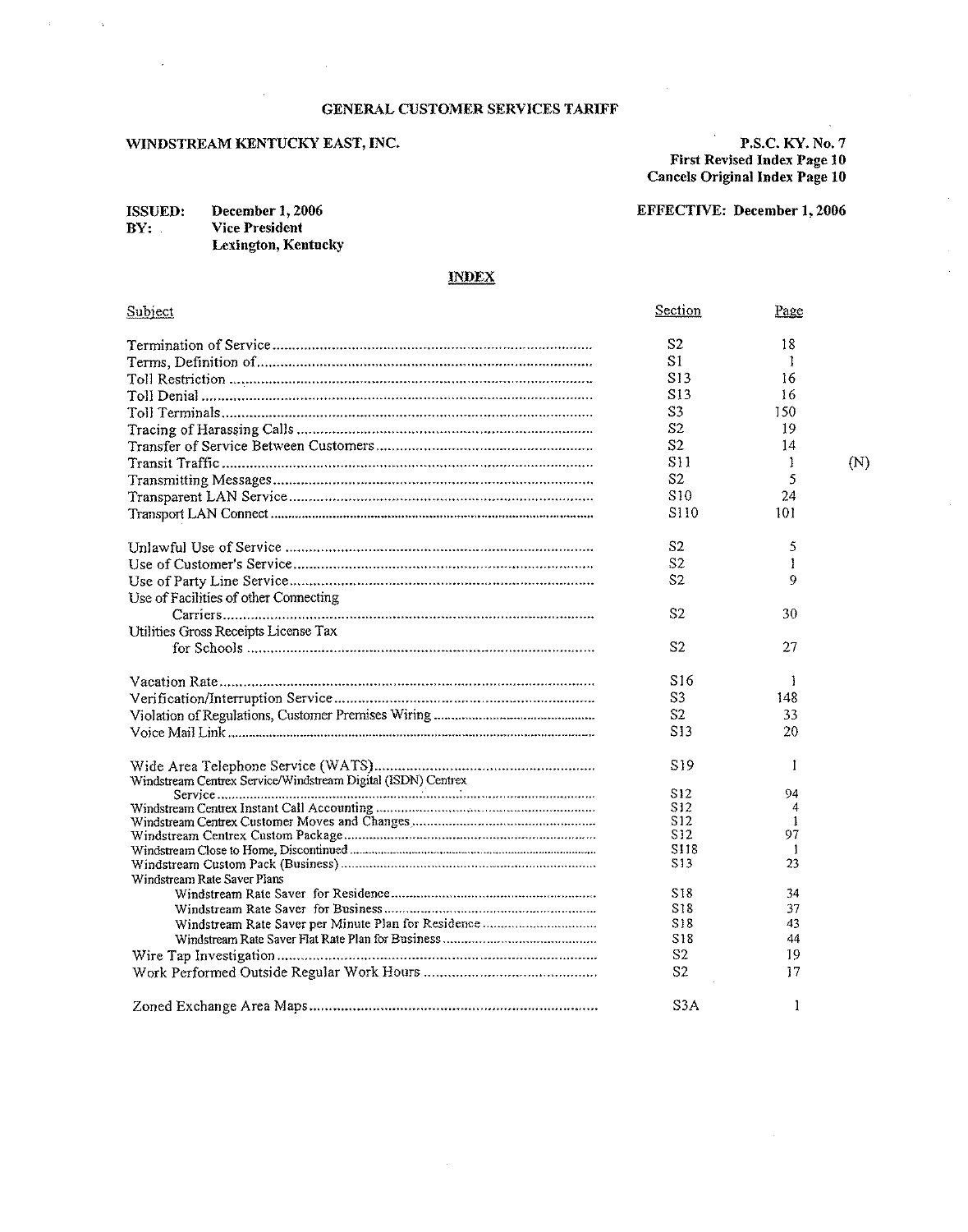# WINDSTREAM KENTUCKY EAST, INC. P.S.C. KY. No. 7

First Revised Contents Page I Cancels Original Contents Page I

| ISSUED:<br>BY:    | December 1, 2006<br>EFFECTIVE: December 1, 2006<br><b>Vice President</b><br>Lexington, Kentucky |   |
|-------------------|-------------------------------------------------------------------------------------------------|---|
| PREFACE           | <b>TABLE OF CONTENTS</b>                                                                        |   |
|                   |                                                                                                 |   |
| SI.               | DEFINITION OF TERMS                                                                             |   |
| S2.               | <b>GENERAL REGULATIONS</b>                                                                      |   |
| 83.               | BASIC LOCAL EXCHANGE SERVICE                                                                    |   |
| S4.               | <b>SERVICE CHARGES</b>                                                                          |   |
| S5.               | CHARGES APPLICABLE UNDER SPECIAL CONDITIONS                                                     |   |
| S6.               | DIRECTORY LISTINGS                                                                              |   |
| S7.               | COIN TELEPHONE SERVICE                                                                          |   |
| S8.               | TELEPHONE ANSWERING SERVICE FACILITIES                                                          |   |
| S9.               | FOREIGN EXCHANGE SERVICE AND FOREIGN CENTRAL OFFICE SERVICE                                     |   |
| S10.              | DIGITAL NETWORK SERVICES                                                                        |   |
| <b>S11</b>        | TELECOMMUNICATIONS SERVICE PROVIDER SERVICES                                                    | C |
| S <sub>12</sub> . | CENTRAL OFFICE NON-TRANSPORT SERVICE OFFERING                                                   |   |
| S <sub>13</sub> . | MISCELLANEOUS SERVICE ARRANGEMENTS                                                              |   |
| SI 5.             | CONNECTION WITH CERTAIN FACILITIES AND/OR EQUIPMENT OF OTHERS                                   |   |
| S <sub>16</sub> . | <b>VACATION RATE</b>                                                                            |   |
| S17.              | <b>BUNDLED SERVICE OFFERINGS</b>                                                                |   |
| S18.              | LONG DISTANCE MESSAGE TELECOMMUNICATIONS SERVICE                                                |   |
| S <sub>19</sub> . | WIDE AREA TELECOMMUNICATIONS SERVICE                                                            |   |
| S <sub>20</sub> . | PRIVATE LINE SERVICE AND CHANNELS                                                               |   |
| S21.              | CATV POLE ATTACHMENT AND CABLE DUCT ARRANGEMENTS                                                |   |
| S <sub>2</sub> 2. | <b>EMERGENCY REPORTING SERVICE</b>                                                              |   |
| S <sub>2</sub> 3. | SERVICES FOR ENHANCED SERVICE PROVIDERS (ESP)                                                   |   |
| S27.              | SHARED TENANT SERVICE OFFERINGS                                                                 |   |

- S]00. DISCONTINUED SERVICE OFFERINGS
- S103. DISCOUNTINUED BASIC LOCAL EXCHANGE SERV]CE

N)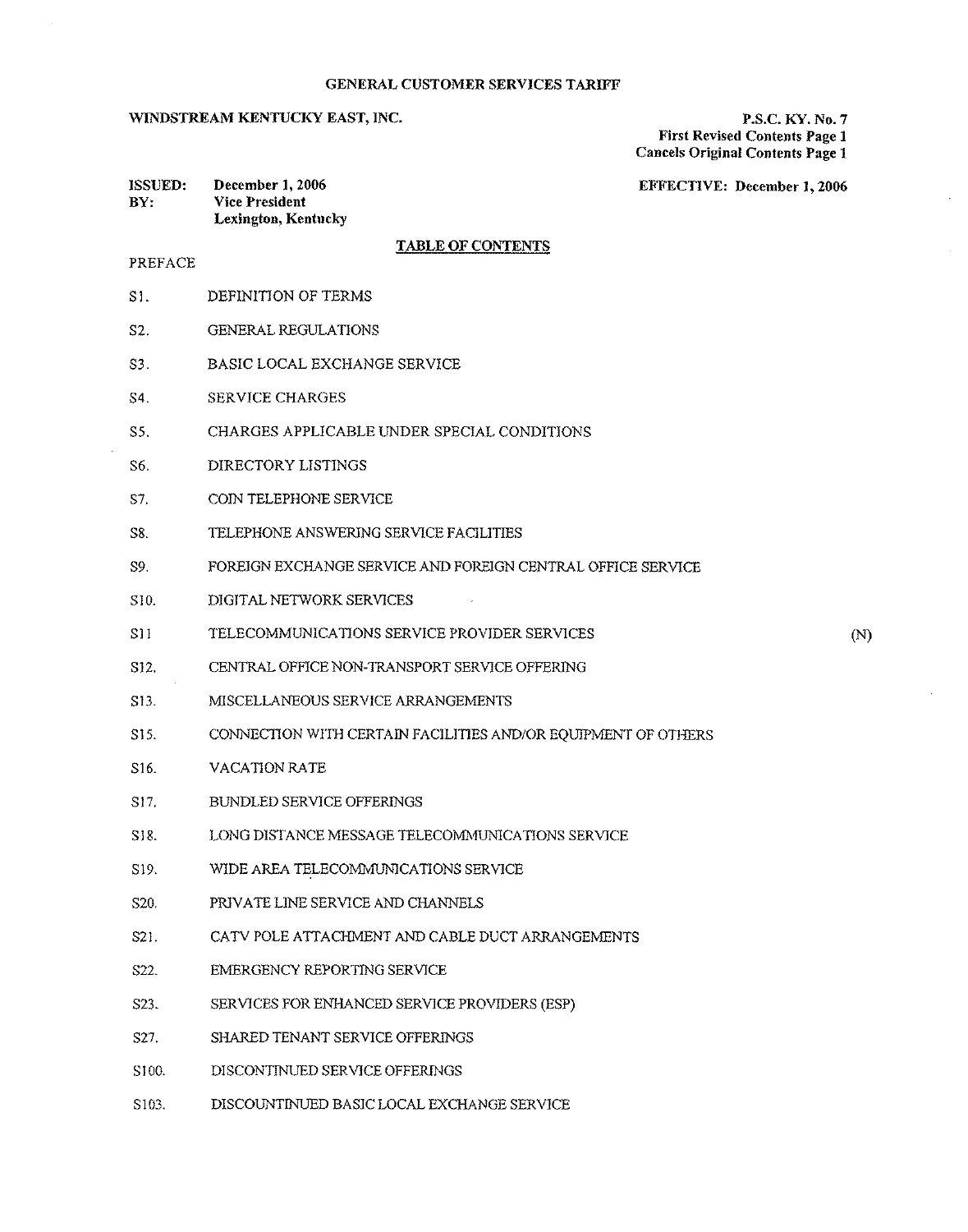# WINDSTREAM KENTUCKY EAST, INC. P.S.C. KY. No. 7

Original Contents Page I

 $\hat{\mathcal{A}}$ 

 $\hat{\phi}$  $\hat{\boldsymbol{\gamma}}$ 

#### ISSUED: BY: December 1, 2006 Vice President Lexington, Kentucky

 $\bar{z}$ 

 $\sim$ 

# EFFECTIVEi December 1, 2006

# Sl1.TELECOMMUNICATIONS SERVICE PROVIDER SERVICES

# TABLE OF CONTENTS

 $\bar{a}$ 

|                   |          |                         | Page No. |
|-------------------|----------|-------------------------|----------|
| S <sub>11.1</sub> |          | Transit Traffic Service |          |
|                   | -S11.1.1 | Terms and Definitions   |          |
|                   | S11.1.2  | Rules and Regulations   |          |
|                   | S11.1.3  | Rates and Charges       | а        |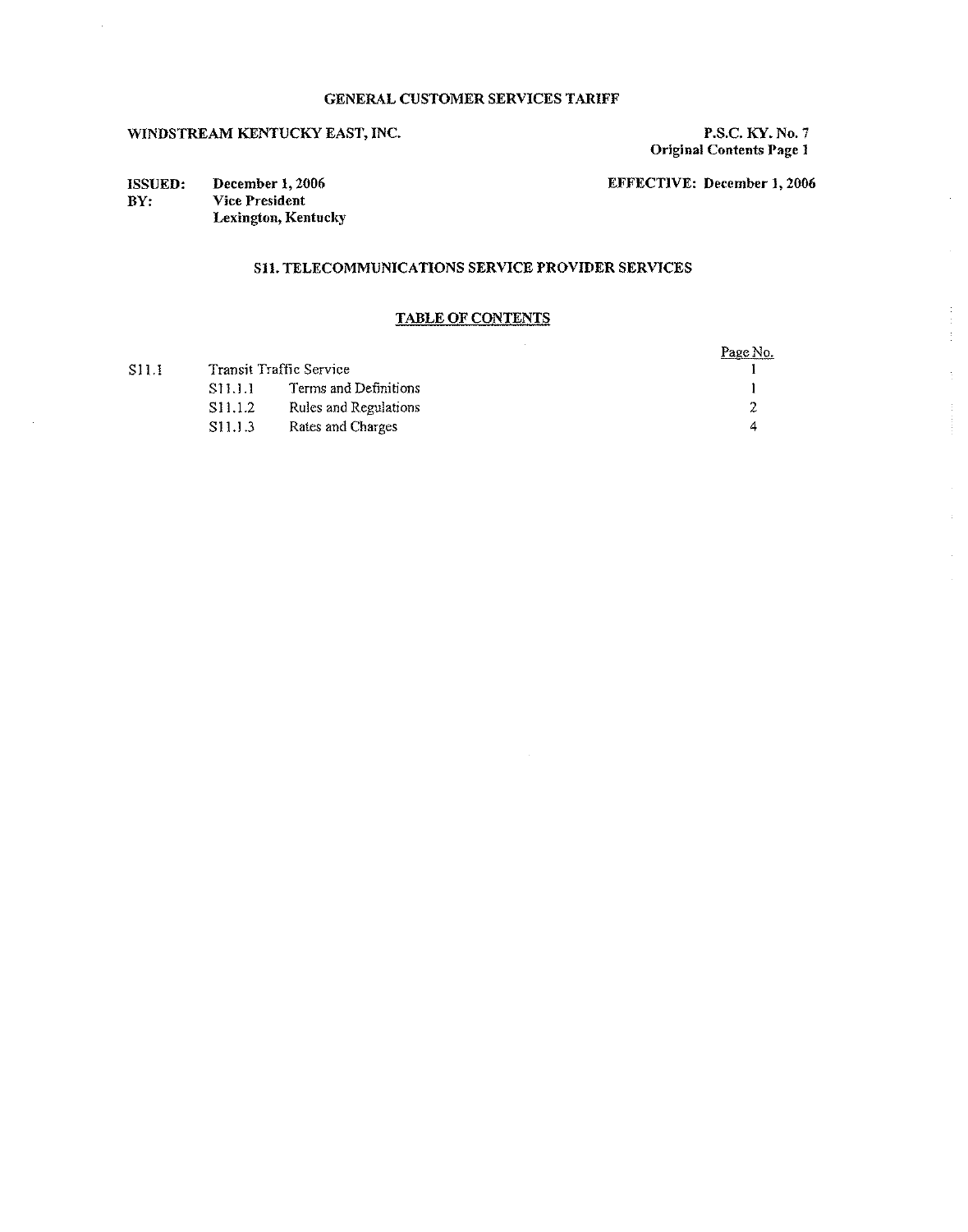#### WINDSTREAM KENTUCKY EAST, INC. **P.S.C.KY. No. 7**

Original Page I

### **ISSUED:** December 1, 2006<br>BY: Vice President Vice President Lexington, Kentucky

#### EFFECTIVE: December 1, 2006

#### SII.TELECOMMUNICATIONS SERVICE PROVIDER SERVICES

#### SII.I Transit Traffic Service

#### S11.1,1 Terms and Definitions

- A. Telecommunications Service Provider -a provider of local and/or access telecommunications service who is legally certified to provide service within the of Kentucky, or is licensed by the Federal Communications Commission (FCC) to provide Commercial Mobile Radio Service (CMRS). For purposes of this tariff, this definition includes, but is not limited to/ CMRS providers, Competitive Local Exchange Carriers (CLECs) and Independent Telephone Companies (ICOs).
- B. Transit Traffic —Local Traffic originating on one Telecommunications Service Provide's network that is delivered by Company to a different Telecommunications Service Provider's network for termination.
- C. Transit Traffic Service Company's provision of the functions to allow <sup>a</sup> Telecommunications Service Provider to send and receive Transit Traffic.
- D. Local Traffic for purposes of this tariff;
	- i. For wireline-to-wireline traffic, Local Traffic is any intraLATA circuit switched call transiting Company's network that originates from and terminates to carriers other than Company, and for which Company does not co!lect toll charges or access charges, either directly or indirectly, as the intraLATA toll provider for the end user. This traffic includes ICO-to-1CO traffic, CLEC-to-ICO traffic, ICO-io-CLEC traffic, and CLECto-CLEC traffic; or
	- 2. For wireless-to-wireless traffic, wireline-to-wireless traffic, and wireless-to-wircline traffic, Local Traffic is any circuit switched call originating from and terminating to carriers other than Company and transiting Company's network that originates and terminates within the same Major Trading Area (MTA), subject to Company's LATA restrictions. An MTA is the largest FCC-authorized wireless license territory which serves as the definition of local service area for CMRS traffic as defined in 47 C.F.R 24.202(a). This traffic includes, but is not limited to, CMRS-to-CMRS, CMRS-to-lCO, ICO-to-CMRS, CLEC-to-CMRS and CMRS-to-CLEC cafis.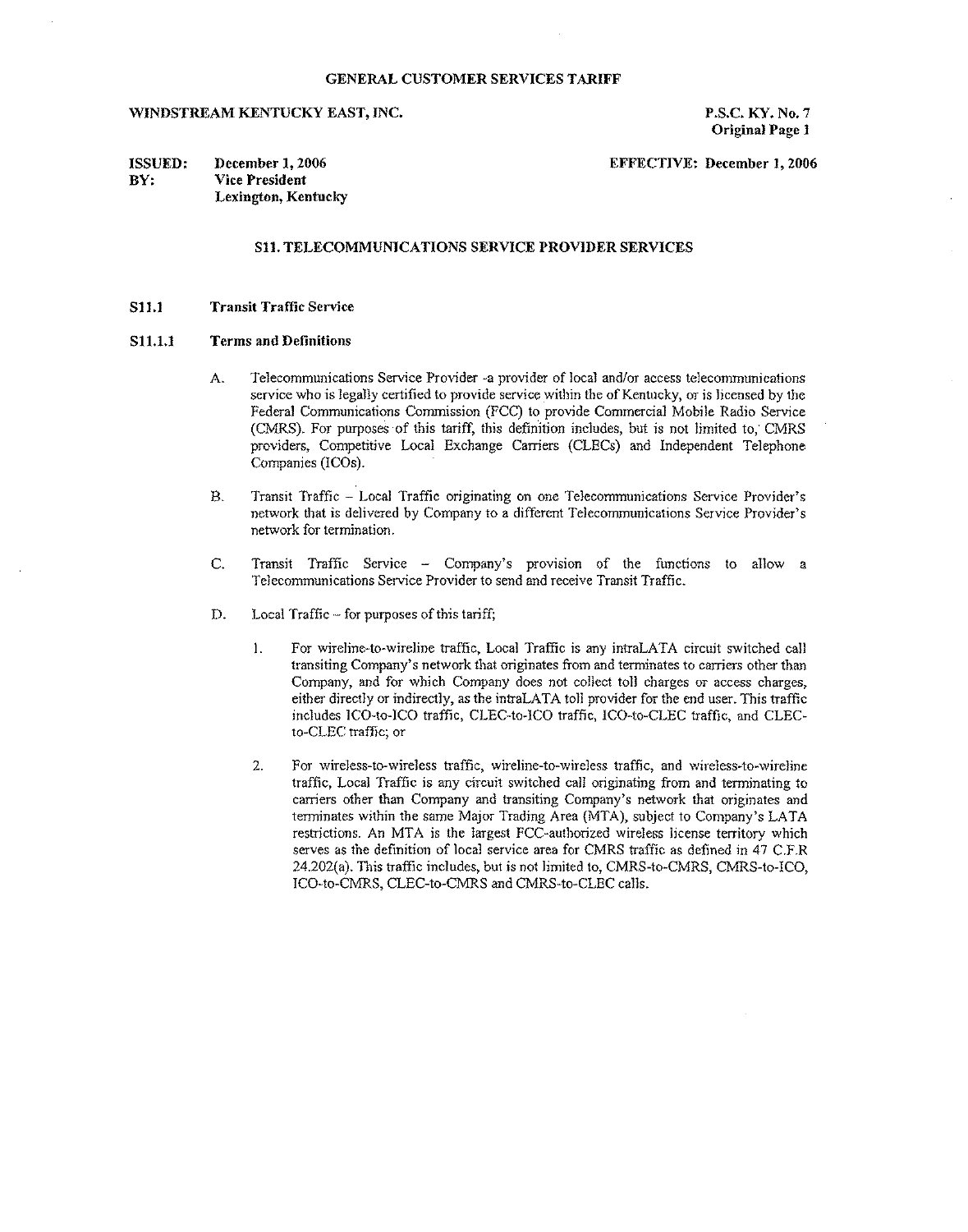#### WINDSTREAM KENTUCKY EAST, INC. P.S.C. KY. No. 7

Original Page 2

### **ISSUED:** December 1, 2006<br>BY: Vice President Vice President Lexington, Kentucky

#### **EFFECTIVE: December 1, 2006**

#### SII.TELECOMMUNICATIONS SERVICE PROVIDER SERVICES

### S11.1 Transit Traffic Service (Continued)

## S11.1.2 Rules and Regulations

- A. This tariff provides the rates, terms and conditions for Company's provision of Transit Traffic Service. Pursuant to this tariff, charges for Transit Traffic Service in this tariff shall apply only to those Telecommunications Service Providers that do not have an interconnection agreement with Company providing for payment for Transit Traffic Service for any particular type of Transit Traffic as described in B. following. Charges for Transit Traffic Service in this tariff shall not be applied to any carrier who has an expired interconnection agreement providing for payment for Transit Traffic Service if the carrier is engaged in ongoing negotiation or arbitration for a new interconnection and the former agreement provides for continuing application during that period. GENERAL CUSTOMER SERVICES TARIF<br>
WINDSTREAM KENTUCKY EAST, INC.<br>
ISSUED: December 1, 2006<br>
BY: Vice President<br>
Lexington, Kentucky<br>
511. TELECOMMUNICATIONS SERVICE PROVIDEE<br>
SIL.1<br>
71. Transit Traffic Service (Continued)<br>
	- $B.$ If Transit Traffic is specifically addressed in a separate agreement between Company and the originating Telecommunications Service Provider, then the rates, terms and conditions contained in that separate agreement will apply in lieu of this tariff. If such separate agreement is limited to certain types of traffic or carriers, then the separate agreement will apply to those traffic types or carriers, and this tariff will continue to apply to any traffic types and carriers not covered under the separate agreement.
	- Company offers Transit Traffic Service only for Transit Trafiic that is intended to terminate to a  $C_{n}$ Telecommunications Service Provider whose network is directly interconnected with Company's network. Where Company accepts Transit Traffic from a Telecommunications Service Provider, Company is not liable or responsible for payment to the terminating carrier. Such payment is the sole responsibility of the originating Telecommunications Service Provider. By utilizing Company's Transit Traffic Service for the delivery of Transit Traffic, the originating Telecommunications Service Prorider is committing to estabhshing a traffic exchange agreement or other appropriate agreement to address compensation between the originating Telecommunication Service Provider and the terminating carrier(s).
	- D. Notwithstanding anything in C. preceding to the contrary, in the event that the terminating Telecommunications Service Provide: imposes on Company any charges or costs for the delivery of Transit Traflie, the originating Telecommunications Service Provider utilizing Company's Transit Traffic Services pursuant to this tariff shall reimburse Company for such charges or costs.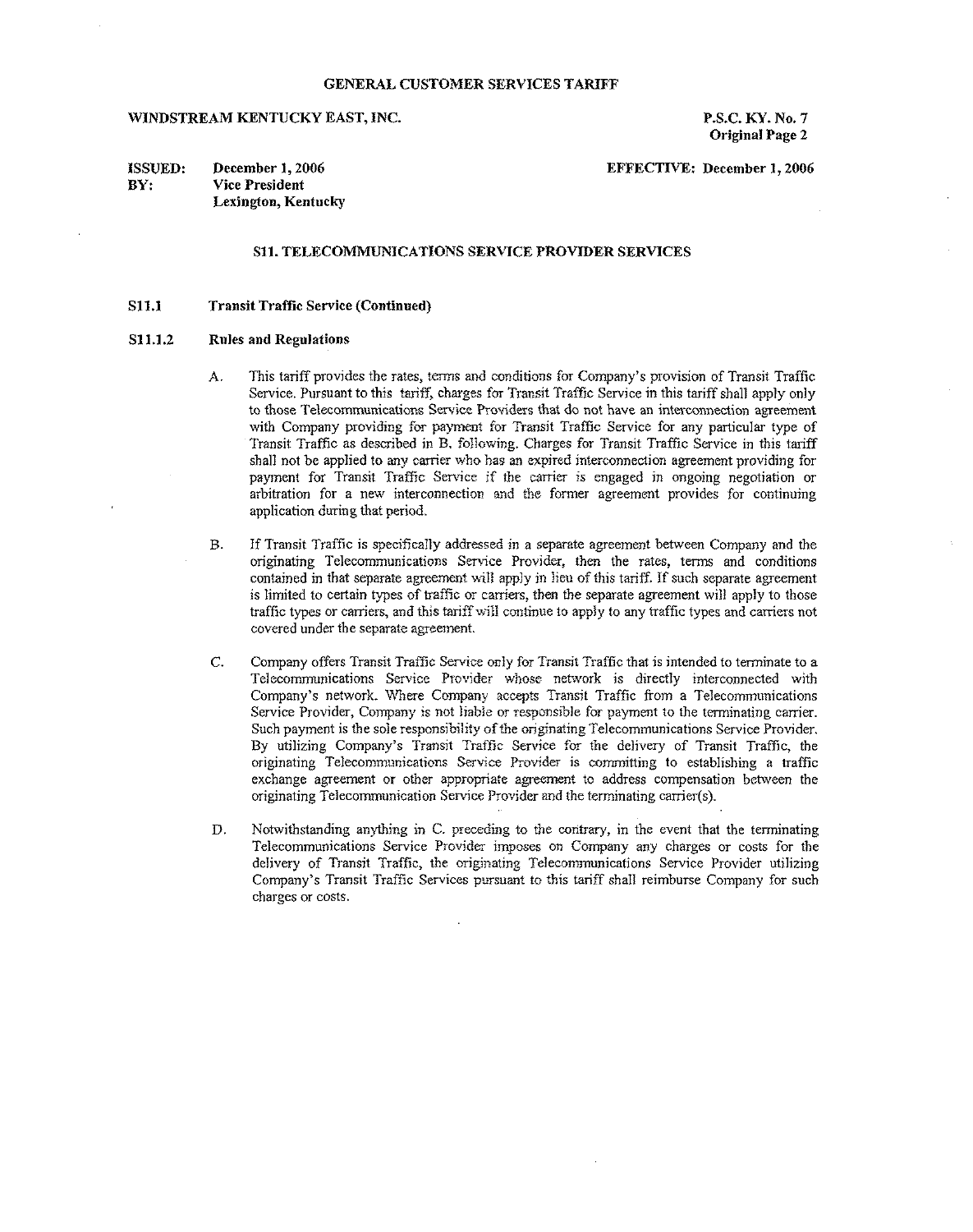#### WINDSTREAM KENTUCKY EAST, INC. P.S.C. KY. No. 7

Original Page 3

#### ISSUED: December 1, 2006<br>BY: Vice President Vice President Lexington, Kentucky

#### EFFECTIVE: December 1, 2006

#### SII.TELECOMMUNICATIONS SERVICE PROVIDER SERVICES

#### S11.1 Transit Traffic Service (Continued)

#### S11.1.2 Rules and Regulations (Continued)

- E. Company, as the tandem switching provider for Transit Traffic, will generate and deliver to the terminatmg Telecommunications Service Provider industry standard call detail records, where available, for its use in billing the originating Telecommunications Service Provider for the termination of Transit Traffic. Notwithstanding the foregoing, unavailability of such call detail records does not relieve the originating Telecommunications Service Provider of its obligation to pay the charges for Transit Traffic Service as specified in this tariff, nor does it create any liability to the terminating Telecommunications Service Provider on the part of Company.
- F. Telecommunications Service Providers originating Transit Traffic may elect one of two options for measuring Transit Traffic minutes of use for which charges are due
	- i. The originating Telecommunications Service Provider shall utilize its originating switch recordmgs to compensate Company based upon actual Transit Traffic minutes of use ("Actual Measurements"). Telecommunications Service Providers electing to utilize Actual Measurements shall provide a monthly report to Company reflecting actual Transit Traffic minutes of use, along with payment on a per minute of use basis at the applicable rate set forth in Section S11.1.3 below, within sixty days of the date of usage.
	- ln lieu of Actual Measurements, the originating Telecommunications Service Provider  $2.$ shall provide to Company a percent local usage factor (PLU) estimating the percentage of total minutes of use delivered to Company that constitutes Transit Traffic ("Estimated Measurements"). The PLU must be provided to Company in writing within 30 days of the effective date hereof, or within 30 days of delivering Transit Traffic to Company. In the event the originating Telecommunications Service Provider fails to provide a PLU to Company during this timeframe, Company will assign a PLU to be used until a PLU is provided. To the extent a PLU is provided after the default PLU has taken effect, the PLU provided by the Telecommunications Service Provider shall be applied on a prospective basis only. The PLU shall be updated annually, or sooner m the event of a change in Local Traffic volume.